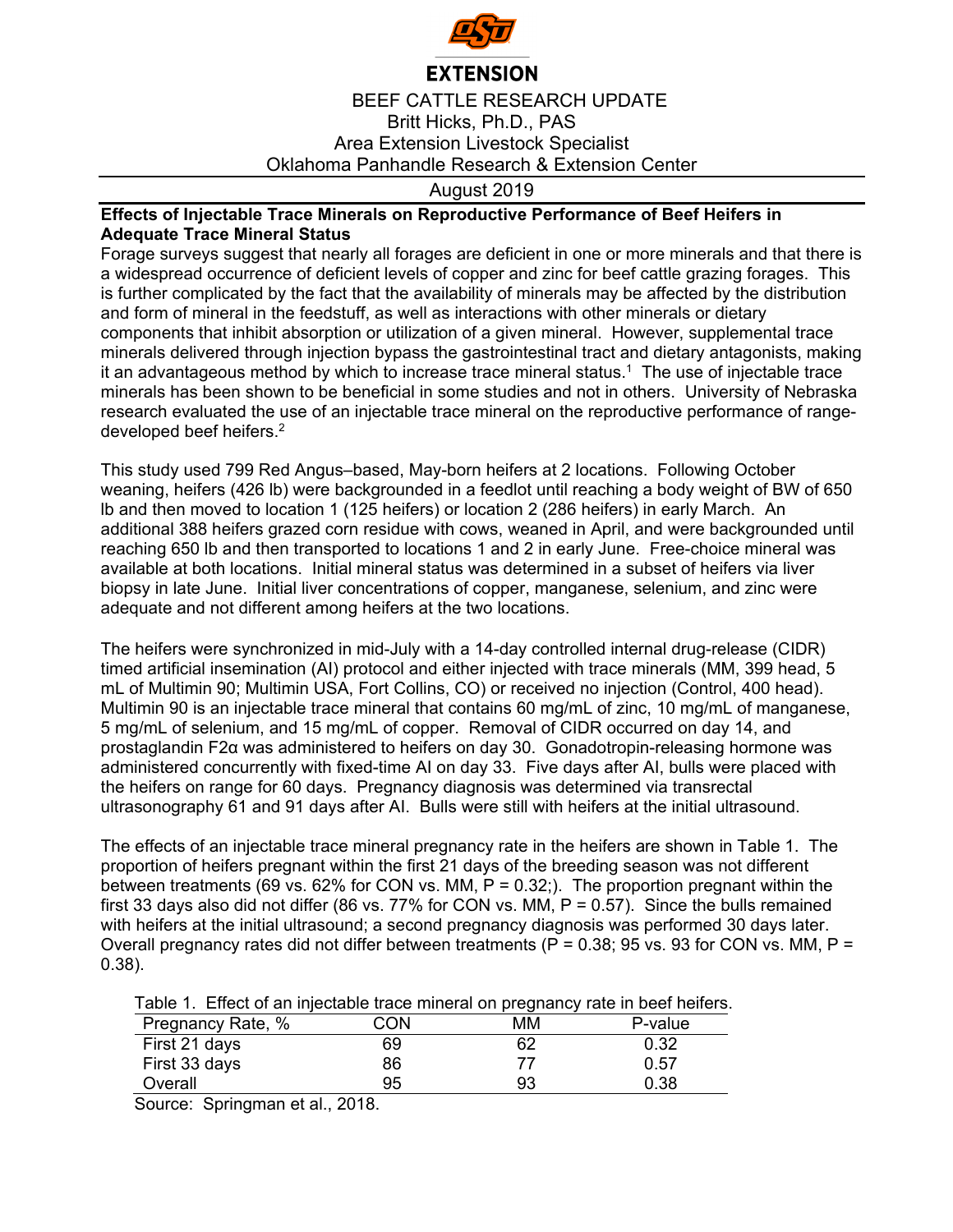These researchers concluded that an injectable trace mineral administered at CIDR insertion did not influence reproductive performance in heifers with adequate trace mineral status. They also noted that that "the available peer-reviewed literature suggests that there may be no benefit to using an injectable trace mineral before breeding if cattle have adequate status, but when using an injectable trace mineral to correct a deficiency before breeding, an improved conception rate may be observed".

## **Effect of Repeated Trace Mineral Injections on Beef Heifer Development and Reproductive Performance**

In addition, injectable trace minerals offer an advantage compared to traditional oral supplement methods in that they provide a targeted delivery of a specific amount of trace minerals to individual animals eliminating the variability associated with fluctuation in voluntary intake noted among cattle provided free choice mineral.3 University of Illinois research evaluated the effects of repeated trace mineral injections on beef heifer growth, mineral status, and reproductive development and performance.4

This study utilized 290 commercial Angus heifers (initially averaging 221 days of age and 439 lb). One-half of the heifers were administered an injectable trace mineral (Multimin 90) post-weaning at 221, 319, 401, and 521 average days of age. The remaining heifers (controls) received saline injections at the same ages. Throughout development, all heifers grazed endophyte-infected fescue and red clover pastures and were supplemented with corn distillers grains (6 lb per heifer per day) and given access to free choice inorganic minerals.

Heifer body weight and body condition scores (BCS) were collected at trial initiation and 4- to 7 week intervals thereafter. At 421 days of age, reproductive tract scores (RTS; 1 = immature to 5 = luteal phase) were assigned to all heifers and the heifers were estrous synchronized and bred via artificial insemination (AI) at 430 days of age. Ten days following AI, heifers were placed with cleanup bulls.

Heifer BW and BCS did not differ ( $P \ge 0.27$ ) throughout development. Plasma manganese and zinc concentrations at breeding did not differ ( $P \ge 0.54$ ) between treatments. However, Multimin injected heifers had greater ( $P \le 0.01$ ) plasma and liver concentrations of copper and selenium compared to Control heifers. Throughout development, the number of heifers cycling was lower (P < 0.01) for Multimin than Control heifers. However, there was no difference ( $P \ge 0.19$ ) in reproductive tract scores, AI pregnancy rates (30 vs  $37\%$  for Multimin and Control, P = 0.36), or overall pregnancy rates (75 vs. 74% for Multimin and Control,  $P = 0.78$ ).

These researchers concluded that repeated supplementation of an injectable trace mineral to developing heifers resulted in an increase in Cu and Se status. They noted "heifers administered the injectable trace mineral did have decreased attainment of cyclicity." However, this ultimately did not affect AI or overall pregnancy rates. These data suggest that additional mineral supplementation in the form of an injectable trace mineral may increase trace mineral status; however, no improvement in developing heifer performance or reproductive success was observed.